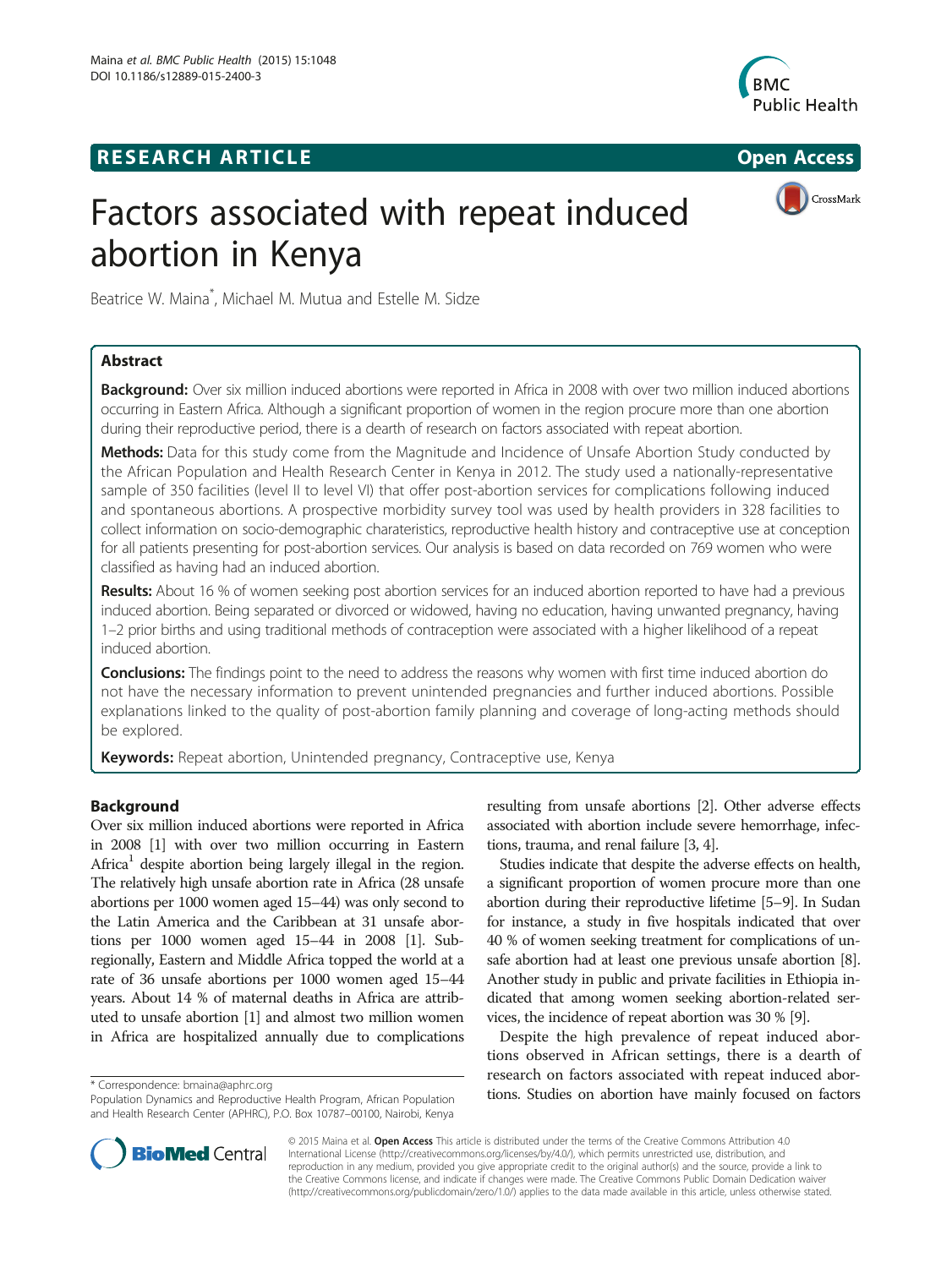associated with induced abortions while considering previous induced abortions as one of the risk factors [[8](#page-7-0)–[10](#page-7-0)]. Extant studies from elsewhere in the world suggest that age, parity and contraceptive use are associated with the risk of repeat abortion [\[5](#page-7-0), [6, 11, 12\]](#page-7-0). A study carried out in Nepal showed that the risk of repeat induced abortion increases linearly with age [\[5](#page-7-0)]. Another study carried in the United States of America also showed that older women were significantly more likely to have repeated elective abortions than teenagers [[12](#page-7-0)]. However, a study in Finland found that young women were more likely to seek a repeat induced abortion within 5 years compared to older women [[11\]](#page-7-0). As regards the effect of parity, a study in the United States of America found that women having repeat abortions were not only likely to have had prior births, but were more likely to have had three or more prior births [[13\]](#page-7-0). Similar findings were found in the Nepalese study [[5\]](#page-7-0). On the effect of contraception, a number of studies have shown that most women who have induced abortions were non-users of contraceptive methods or were using less efficient contraceptive methods during the month they became pregnant [\[5](#page-7-0), [10, 11, 13](#page-7-0)–[18](#page-7-0)]. Similarly, women not using contraception were more likely to seek another abortion compared to those on contraception [[11\]](#page-7-0).

This paper provides further evidence on factors associated with repeat abortion in African settings in particular. The study focuses on Kenya, a country in Eastern Africa where the prevalence of unsafe abortions is relatively high. Kenya had an estimated 1.6 million live births in 2012 [\[7](#page-7-0)]. An estimated 119,912 cases of induced abortions were treated at heath facilities during the same year [[7\]](#page-7-0). It is estimated that about 13 % of maternal deaths in Kenya are as a result of unsafe abortions [[19\]](#page-7-0). Kenya is still lagging behind in regard to the Millennium Development Goal (MDG) 5 on improving maternal health by reducing maternal mortality and morbidity [\[19\]](#page-7-0). According to the 2008–09 Kenya Demographic and Health Survey (KDHS), the maternal mortality rate in Kenya was 488 deaths per 100,000 live births [[20\]](#page-7-0), an increase from 412 deaths per 100,000 live births recorded in 2003 [\[21](#page-7-0)]. Prevention of repeat induced abortions is therefore key in attainment of MDG 5 by reducing maternal related morbidities and mortalities due to unsafe abortions.

# Methods

# Data

Data used in this paper were collected as part of the Magnitude and Incidence of Unsafe Abortion Project conducted by the African Population and Health Research Center (APHRC) in 2012. The project was carried

out in partnership with IPAS, the Guttmacher Institute and the Kenyan Ministry of Health and other local partners [[7\]](#page-7-0).

#### Procedures

Data were collected in public and private health facilities between March and September 2012. A stratified random sampling strategy was used to select participating health facilities. The stratification was done by health facility level (Level II to Level VI), ownership type (public or private/non-governmental) and five larger geographical regions (Nairobi and Central, Eastern, Coast and North-Eastern, Nyanza and Western, and Rift Valley). The sampling frame included all facilities from Level II to Level VI that had capacity to offer post abortion services as of January 31, 2012. This included 2838 facilities. Participating health facilities were selected using the following sampling fractions: Level II (0.05–0.10), Level III (0.08–0.15), Level IV (0.18–0.36), Level V (all facilities on the list) and Level VI (all facilities on the list). A total of 350 facilities were sampled for the study.

Three survey tools were used for data collection: a Health Professionals Survey (HPS), a Health Facilities Survey (HFS), and a Prospective Morbidity Survey (PMS). The HPS sought providers' perspectives on access to and provision of post-abortion care services in Kenya. The HFS collected information on the numbers of women seeking post-abortion services, the availability of trained staff and the type of services offered at facilities. The PMS, which is used for this study, collected prospective data on all patients presenting for post abortion services or termination of pregnancies during a 30-day period. The PMS data were collected by trained facility-based health providers. Relevant information for this study includes: patients' socio-demographic characteristics, reproductive health history and contraceptive use.

#### Study sample

The PMS collected information on patients in 328 facilities. Two facilities with poor quality data were dropped. This study uses information collected in 326 facilities on 2631 women. These were actual women observed during the 30-day period.

#### Measurements

The dependent variable is "repeat induced abortion", a binary indicator of whether the woman had an induced abortion prior to the current one. Induced abortion even at facility level is illegal in Kenya unless, in the opinion of a trained health professional, there is need for emergency treatment, or the health of the mother is in danger, or if permitted by any other written law [\[22](#page-7-0)]. Induced abortions in this study refer to abortions induced in an unsafe manner outside health facilities and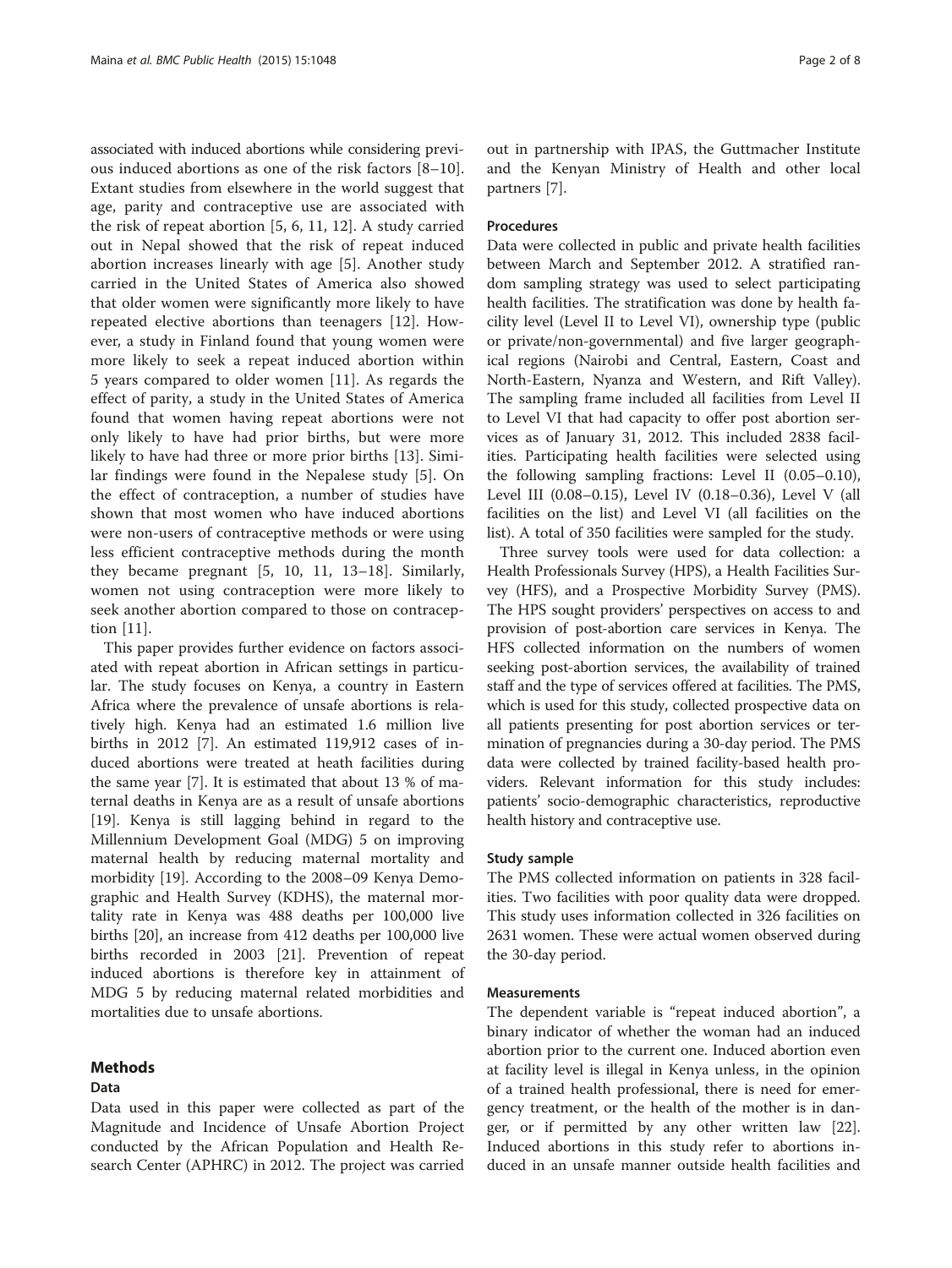for which women were receiving post abortion care in health facilities after complications occurred. Induced abortions were identified using multiple components: report by patient as part of normal medical history, doctor's examination and later at analysis, where a number of responses and findings from the physician records were compared to identify any abortions reported as spontaneous while they were actually induced. The physicians collected data for other observations and examinations such as evidence of lacerations on the vaginal wall, presence of foreign materials and any other evidence of any methods of induction.

As depicted in Fig. 1, from the total of 2631 women presented for post-abortion services, 725 reported to have induced the abortion, 1889 reported to have had a spontaneous abortion, and 17 women did not provide any information. Forty four (44) cases that were reported as spontaneous were grouped as induced abortions after medical examination. Clinical evidence included: signs of instrumentation in the uterus or cervix, sepsis caused by introduction of foreign substances, and evidence of misoprostol. It is important to note that there is a possibility that some women might have denied having had their pregnancy interfered with and at the same time had no evidence of interference at clinical examination. Such cases, if they existed, were classified as spontaneous abortions. A total of 769 cases were considered as induced abortion. Cases of repeat induced abortion were determined by women self-reports of prior induced abortion. It is also important to note that not all women report their prior abortions, and hence the number of prior abortions can only be indicated as a minimum estimate.

#### Data management and analysis

Data were captured using paper forms by trained facilitybased health providers, entered using CSpro, and exported to STATA Version 12.1 for consistency checks and analysis. Both bivariate and multivariable analyses (binary logistic regressions) are presented. The multivariable results presented here were generated using logistic regression implemented within the Stata's svy set function in order to control for the survey design in our analysis as well as to control for the clustering effect due to similarity of women seeking care in the same facility than those seeking in different facilities. Independent variables include: age, place of residence, marital status, level of education attained, number of live births, pregnancy wantedness, gestational age, and contraceptive use at the time of conception.

#### Ethical considerations and data access

The study protocol was approved by the ethical review boards of the Kenya Medical Research Institute (KEMRI), the University of Nairobi/Kenyatta National Hospital, Moi University Teaching and Referral Hospital (Kenya), and Aga Khan University (Kenya). Clear guidelines to comply with ethical considerations were used during data collection. Verbal consents were obtained from all women presenting for PAC. Deidentification of records was done before data analysis to ensure that all data collected on a woman, provider or facility could not be traced back to the source. The African Population and Health Research Centre (APHRC) in Nairobi, Kenya owns the Magnitude and Incidence of Unsafe Abortion study data and is responsible for its storage and use. For external users, these data are publicly available online via the APHRC Microdata portal [<http://aphrc.org/cata](http://aphrc.org/catalog/microdata/index.php/catalog/39)[log/microdata/index.php/catalog/39](http://aphrc.org/catalog/microdata/index.php/catalog/39)> upon registration and completion of an online data request form. More details about the survey are available elsewhere [[7\]](#page-7-0).

#### Results

Table [1](#page-3-0) presents the sociodemographic characteristics of the women in the sample by history of induced abortion. About 16 % of women who presented at the facilities for post abortion services after an induced abortion reported to have had a previous induced abortion. Significant differences can be noted by age and marital status. The proportion of women who had had a previous abortion was highest among those aged 20–24 years while the

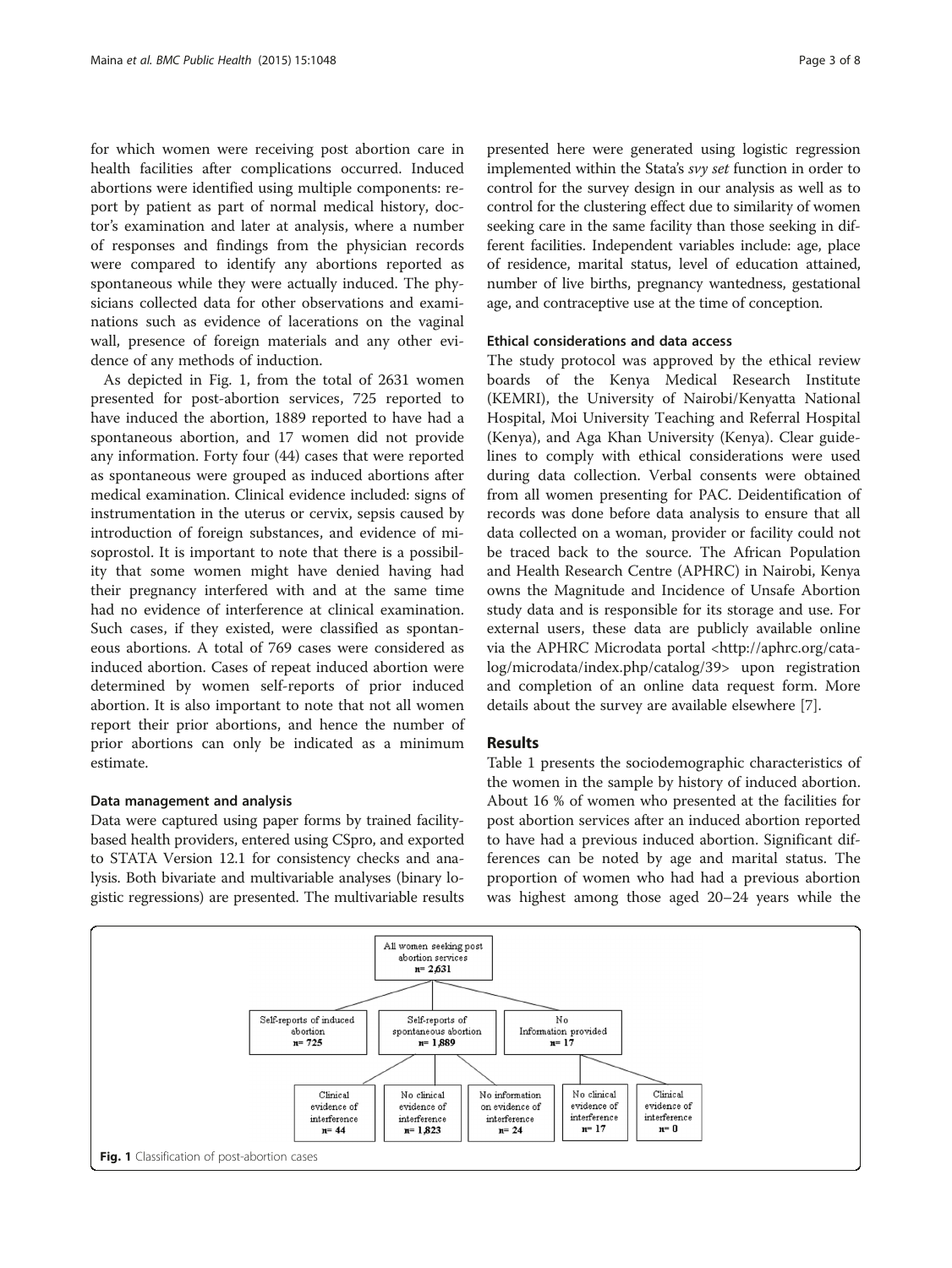| Variable                   | First-time abortion [%] | Repeat abortion [%] | Sample size [Unweighted] |
|----------------------------|-------------------------|---------------------|--------------------------|
| Age category               |                         |                     | $p = 0.005$              |
| $10-19$ years              | 92.8                    | 7.2                 | 174                      |
| $20 - 24$ years            | 78.3                    | 21.7                | 240                      |
| $25 + \gamma$ ears         | 83.3                    | 16.7                | 353                      |
| Missing                    | 100.0                   | 0.0                 | $\overline{2}$           |
| Residence                  |                         |                     | p < 0.1                  |
| Urban                      | 78.9                    | 21.1                | 421                      |
| Rural                      | 88.6                    | 11.4                | 346                      |
| Missing                    | 37.9                    | 62.1                | $\overline{2}$           |
| Marital status             |                         |                     | p < 0.05                 |
| Never married              | 87.8                    | 12.2                | 406                      |
| Married/Living together    | 87.0                    | 13.0                | 273                      |
| Separated/Divorced/widowed | 66.3                    | 33.7                | 88                       |
| Missing                    | 100.0                   | 0.0                 | $\overline{2}$           |
| Education                  |                         |                     | $P = 0.930$              |
| No education               | 83.3                    | 16.7                | 20                       |
| Primary                    | 85.5                    | 14.5                | 225                      |
| Secondary                  | 82.8                    | 17.2                | 331                      |
| Post-secondary             | 86.1                    | 13.9                | 191                      |
| Missing                    | 100.0                   | 0.0                 | $\overline{2}$           |
| Total                      | 84.4                    | 15.6                |                          |
| ${\cal N}$                 | 659                     | 110                 | 769                      |

<span id="page-3-0"></span>Table 1 Socio-demographic characteristics of women seeking post-abortion care by history of induced abortion

Table shows weighted proportions and unweighted sample sizes

Chi-square tests were used to test the significance in differences

proportion of women having a first-time induced abortion was highest among those aged 10–19 years (93 %). Although the proportion of women who had a first-time induced abortion was higher among women who were never married (88 %), it can be noted that the proportion of women who had had a previous induced abortion was highest among the divorced/separated/widowed (34 %).

The proportions of women seeking treatment for first time induced abortion or women who had had a prior induced abortion by reproductive health characteristics are presented in Table [2](#page-4-0). Notable significant differences were only observed by contraceptive use at the time of conception. Higher proportions of women seeking care after a repeat induced abortion were observed among women who were on traditional methods of contraception (43 %) followed by those on short-acting methods (22 %) and least among those on long-acting methods (7 %). Though not statistically significant, higher proportions of women seeking care after a repeat induced abortion were observed among women who were uncertain about the wantedness status of their pregnancies (31 %) and those who did not want the pregnancy at the time of conception (18 %). Nine percent of women who wanted the current pregnancy at

the time of conception reported having had a prior induced abortion.

Table [3](#page-5-0) presents the results of the age-standardized models analyzing the factors associated with repeat induced abortion. Variables with significant effects include: marital status, education, previous live births, pregnancy wantedness, and contraceptive use at the time of conception. Women who were separated/divorced/widowed were six times more likely to have had a prior abortion compared to single women who had never been married (OR = 6.804;  $p = 0.000$ ). Women with unwanted pregnancies (OR =  $0.534$ ;  $p = 0.021$ ) and those who wanted the pregnancy later (OR = 0.347;  $p = 0.025$ ) were less likely to have had a prior abortion compared to those whose pregnancy was wanted. Compared to women with no education, women with education were less likely to have had a prior abortion (OR = 0.284,  $p = 0.001$  (primary); OR = 0.336,  $p = 0.010$  (secondary); OR = 0.278,  $p = 0.002$  (post-secondary)) while women with  $1-2$ previous live births were 2 times more likely (OR = 2.104;  $p = 0.012$  to have had a prior abortion compared to women who had no previous live births. Finally, compared to women not using any contraceptive method at the time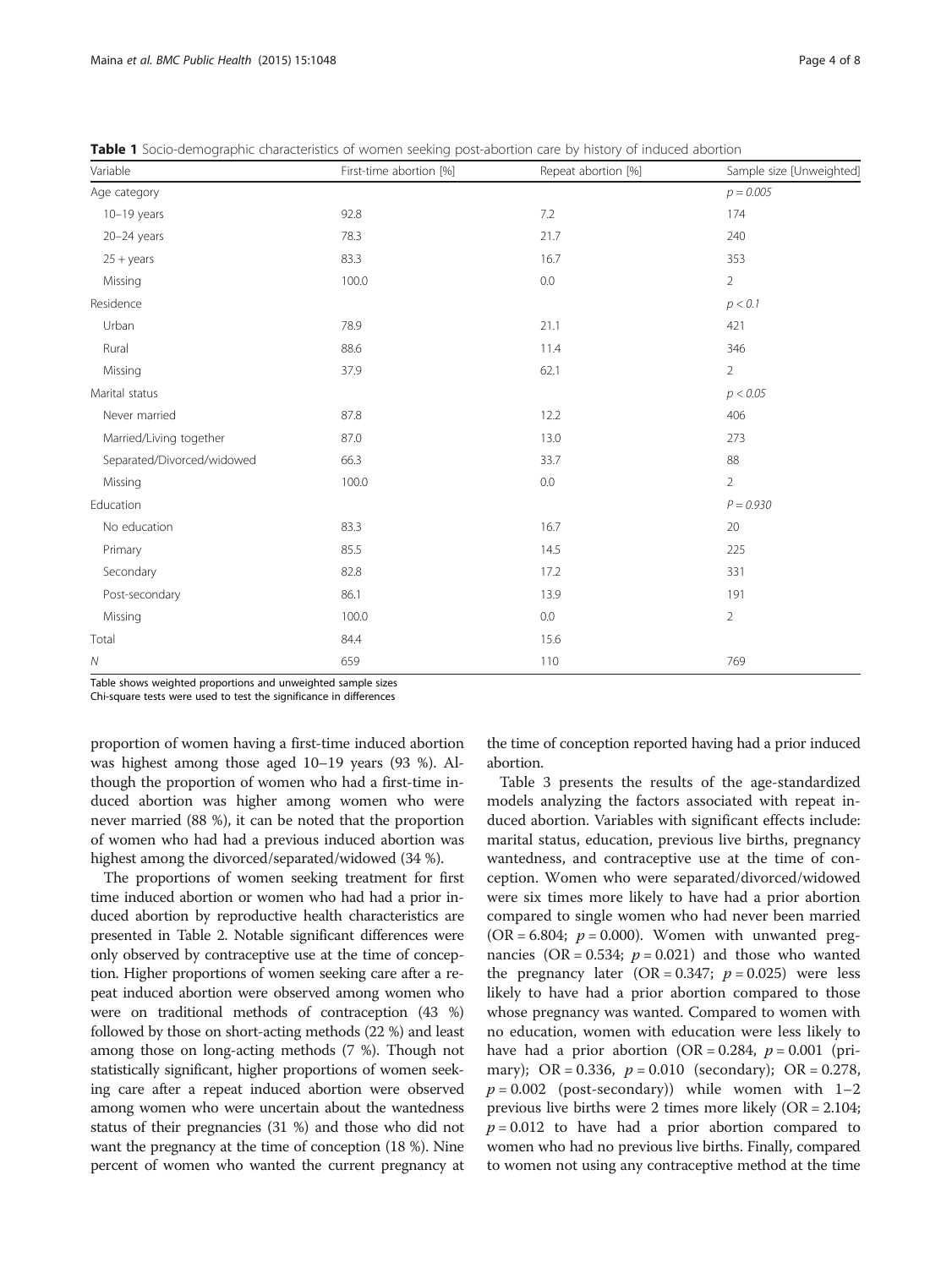| Variable                                                 | First-time abortion [%] | Repeat abortion [%] |             | Sample size [Unweighted] |
|----------------------------------------------------------|-------------------------|---------------------|-------------|--------------------------|
| Previous live births                                     |                         |                     |             |                          |
| None                                                     | 86.9                    | 13.1                |             | 367                      |
| $1-2$ births                                             | 80.0                    | 20.0                |             | 239                      |
| 3 or more births                                         | 85.3                    | 14.7                |             | 162                      |
| Missing                                                  | 100.0                   | 0.0                 |             | 1                        |
| Pregnancy wantedness                                     |                         |                     | p < 0.250   |                          |
| Wanted then                                              | 90.7                    | 9.3                 |             | 64                       |
| Wanted later                                             | 87.8                    | 12.2                |             | 239                      |
| Did not want                                             | 82.5                    | 17.5                |             | 433                      |
| Don't know/Missing                                       | 69.0                    | 31.0                |             | 33                       |
| Gestational age                                          |                         |                     | $P = 0.588$ |                          |
| $\epsilon$ =12 weeks                                     | 84.7                    | 15.3                |             | 486                      |
| > 12 weeks                                               | 83.3                    | 16.7                |             | 278                      |
| Unknown/indeterminate                                    | 100.0                   | 0.0                 |             | 5                        |
| Contraceptive use at the time of conception <sup>a</sup> |                         |                     | p < 0.01    |                          |
| No method                                                | 89.2                    | 10.8                |             | 461                      |
| Short-acting method (SACM)                               | 78.4                    | 21.6                |             | 267                      |
| Long acting method (LACM)                                | 92.8                    | 7.2                 |             | 15                       |
| Traditional method                                       | 56.6                    | 43.4                |             | 26                       |
| Total                                                    | 84.4                    | 15.6                |             |                          |
| ${\cal N}$                                               | 659                     | 110                 |             | 769                      |

<span id="page-4-0"></span>Table 2 Reproductive health characteristics of women seeking post-abortion care by history of induced abortion

Table shows weighted proportions and unweighted sample size

Chi-square tests were used to test the significance in differences

a<br>Short-acting methods include pills, injections, male and female condoms, diaphragm, foam/jelly, patch and emergency contraception; Long-acting methods include implants, female and male sterilization, IUD; Traditional methods include rhythm, lactational amenorrhea, and withdrawal

of conception, women on traditional methods of contraception and women on short-acting methods (although not significant) were nine times  $(OR = 9.474; p = 0.004)$ and two times  $(OR = 2.308; p = 0.054)$  respectively more likely to have had a prior abortion compared to women not using any contraceptive method at the time of conception.

# **Discussion**

Despite the illegality of abortion in Kenya, previous research has shown a relatively high magnitude of unsafe abortions [[7, 23](#page-7-0)]. With the increasing incidence of induced abortion, it is highly likely that the rate of repeat induced abortions will also increase and as our results show, the higher proportion of repeat abortions among women aged 20–24 than 25 and above suggests that the abortion rate is increasing in Kenya. Repeat induced abortions can be prevented if the associated factors are known, i.e. if women with high likelihood of a repeat abortion can be identified and targeted for specific interventions. This study investigated the factors associated with repeat induced abortions among women seeking care for complications from induced abortions in a

nationally-representative sample of health facilities. Findings indicate that a minimum of 16 % of women seeking post abortion care services in public and private health facilities in Kenya in 2012 had had a prior abortion. Women who were formerly in marital unions (divorced/separated/widowed), those using traditional methods of contraception, and those with  $1 - 2$  prior births were more likely to have had a prior induced abortion. On the other hand, women with primary, secondary or post-secondary level of education and those whose index pregnancy was unwanted or wanted later were associated with a lower likelihood of having had a prior induced abortion.

Contrary to findings that show high proportions of women having repeat abortions being in marital unions [[24\]](#page-7-0) our findings show that separated/divorced/widowed (34 %) were seeking care for a second or later abortion compared to 13 % among the married women and 12 % among the never married women. A study carried out in Canada had similar results and showed that women who were previously married and women in common-law relationships had an above average proportion of repeat abortions [\[25\]](#page-7-0)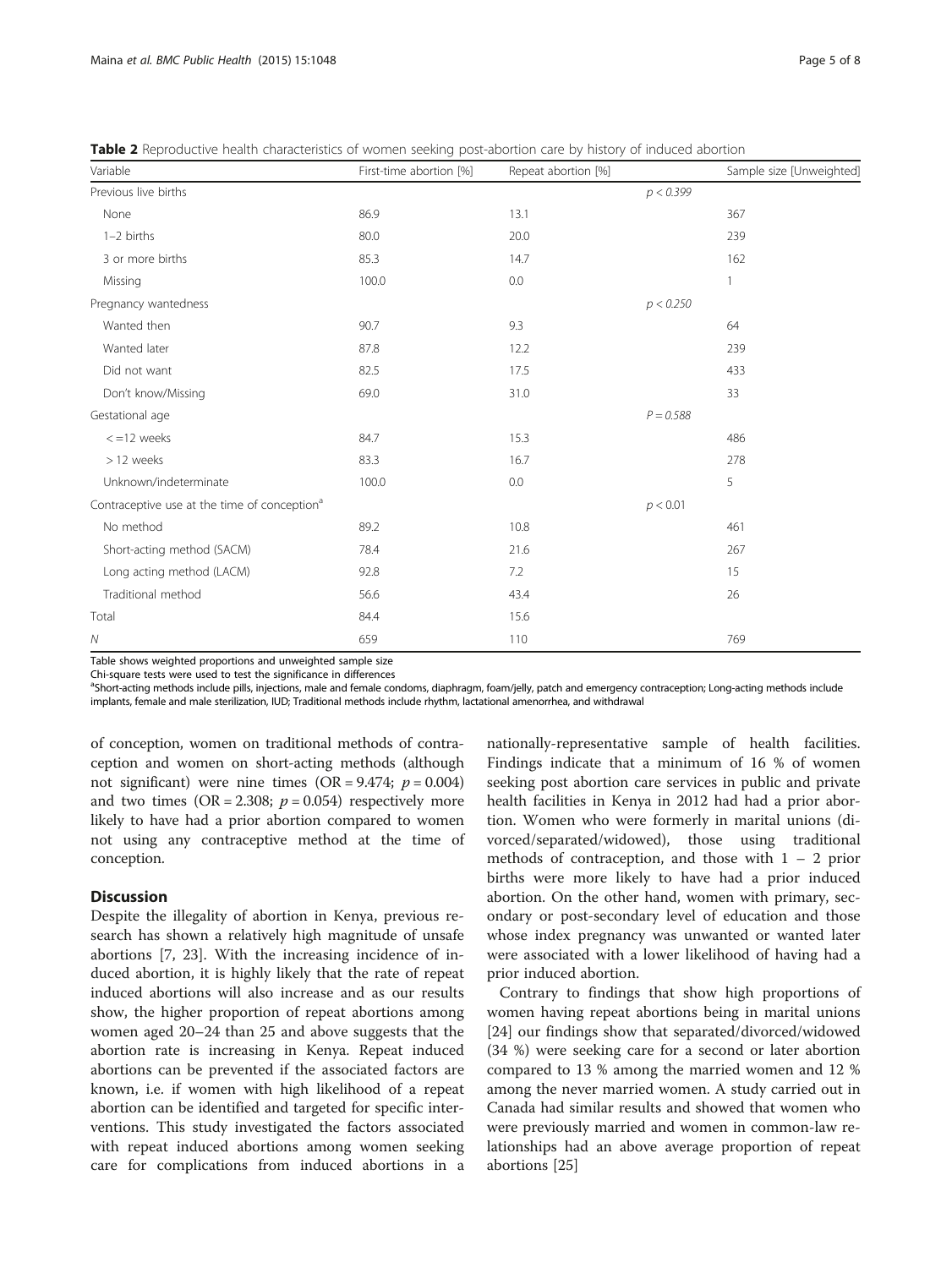| Variable                    | Odds ratio (OR) | Level of significance (p value) | 95 % Confidence interval (CI) |
|-----------------------------|-----------------|---------------------------------|-------------------------------|
| Residence                   |                 |                                 |                               |
| Rural (ref.)                | 1.000           |                                 |                               |
| Urban                       | 1.696           | 0.219                           | 0.729-3.949                   |
| Marital status              |                 |                                 |                               |
| Never married (ref.)        | 1.000           |                                 |                               |
| Married/Living together     | 1.748           | 0.123                           | 0.858-3.559                   |
| Separated/Divorced/Widowed  | 6.804           | 0.000                           | 2.778-16.663                  |
| Education                   |                 |                                 |                               |
| No education (ref.)         | 1.000           |                                 |                               |
| Primary                     | 0.284           | 0.001                           | $0.141 - 0.574$               |
| Secondary                   | 0.336           | 0.010                           | $0.148 - 0.765$               |
| Post-secondary              | 0.278           | 0.002                           | $0.125 - 0.620$               |
| Previous live births        |                 |                                 |                               |
| None (ref.)                 | 1.000           |                                 |                               |
| $1-2$ births                | 2.104           | 0.012                           | 1.182-3.745                   |
| 3 or more births            | 2.503           | 0.086                           | 0.878-7.134                   |
| Pregnancy wantedness        |                 |                                 |                               |
| Wanted then (ref.)          | 1.000           |                                 |                               |
| Wanted later                | 0.347           | 0.025                           | $0.138 - 0.874$               |
| Did not want                | 0.534           | 0.021                           | $0.313 - 0.910$               |
| Unsure/don't know           | 1.185           | 0.768                           | $0.381 - 3.682$               |
| Gestation age               |                 |                                 |                               |
| $\epsilon$ =12 weeks (ref.) | 1.000           |                                 |                               |
| > 12 weeks                  | 0.885           | 0.623                           | $0.543 - 1.442$               |
| Contraception <sup>a</sup>  |                 |                                 |                               |
| Not using (ref.)            | 1.000           |                                 |                               |
| Short-acting method (SACM)  | 2.308           | 0.054                           | 0.984-5.415                   |
| Long acting method (LACM)   | 1.068           | 0.934                           | $0.223 - 5.123$               |
| Traditional method          | 9.474           | 0.004                           | 2.043-43.934                  |

<span id="page-5-0"></span>Table 3 Factors associated with repeat abortion; results from aged-standardized regression models

Ref. reference category

Bold and italic  $p$ -values represent  $p < 0.05$ 

<sup>a</sup>Short-acting methods include pills, injections, male and female condoms, diaphragm, foam/jelly patch and emergency contraception; Long-acting methods include implants, female and male sterilization and IUD; Traditional methods include rhythm, lactational amenorrhea, and withdrawal

Similar to other studies in Finland [[11\]](#page-7-0) and Estonia [[26\]](#page-7-0), our findings indicated striking differences in the rate of repeat abortion between women using shortacting and traditional methods and those using longacting methods with the former associated with the highest rate of repeat abortions. As regards to the association with live births, our findings echo the results of a study carried out in the United States of America where women in higher parity were more likely to have repeat abortions [\[27](#page-7-0)]. In their study, Jones et al. found that women having repeat abortions were not only likely to have had prior births, but were more likely to have had three or more prior births [[27](#page-7-0)]. Another study carried out in Nepal had similar findings [\[5](#page-7-0)].

This study indicates that over 17 % of women who had an unwanted pregnancy and 12 % who had a mistimed (not wanted then) pregnancy had had a previous induced abortion. However, these results are contradicted by our regression results which, although not supported by existing literature, shows that women who had unintended pregnancies ('wanted later' and 'did not want then') at the time of conception were less likely to report having a prior abortion compared to those who had wanted the pregnancy then. Extant literature shows that unwanted pregnancies at the time of conception are more likely to end up in abortion compared with wanted pregnancies. However, circumstances that women experience in the course of pregnancy may lead a woman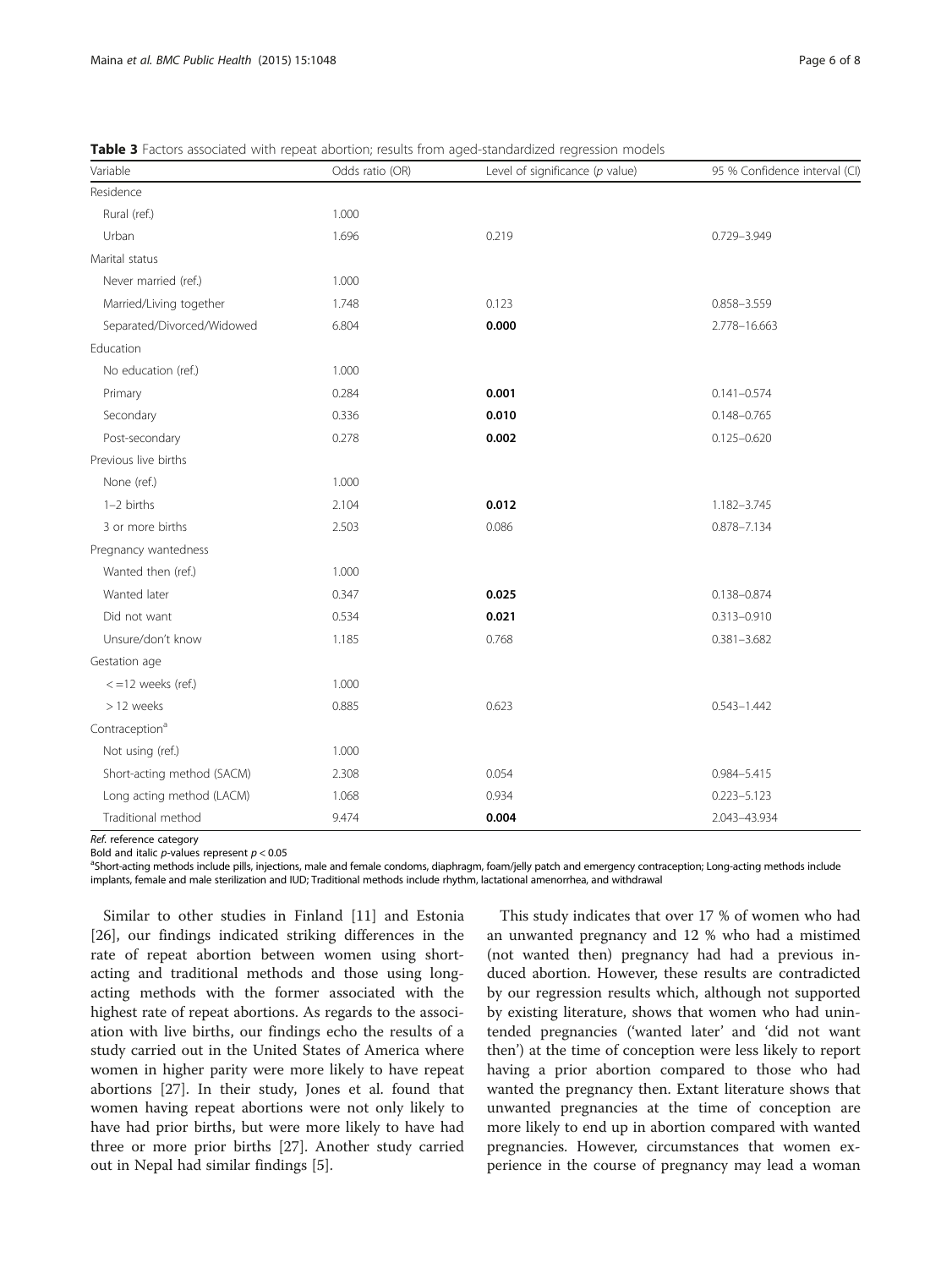to abort even a wanted pregnancy. For example, the status of the relationship with partner may have changed after the pregnancy occurs, women may experience increased pressure from partners to end a pregnancy or women in abusive relationships may abort a pregnancy [[28](#page-7-0)–[30](#page-7-0)] to avoid bringing a child into an abusive relationship. Most studies have associated unwanted pregnancy with contraceptive non-use at the time of conception [\[14, 16, 17](#page-7-0)] and contraceptive method failure due to inefficient use as well method ineffectiveness [[5, 16](#page-7-0), [31](#page-7-0), [32](#page-7-0)]. A study by Cheng et al. among a sample of women seeking an abortion in China indicated that about 70 % of women who had had more than one abortion did not use a contraceptive method at their first sexual intercourse after the procedure. The study further found that while almost 48 % of the current pregnancies were associated with contraceptive non-use, 52 % were attributed to contraceptive failure [\[16](#page-7-0)].

### **Conclusions**

According to the Programme of Action adopted at the International Conference on Population and Development, Cairo (1994) governments and relevant intergovernmental and non-governmental organizations are urged to strengthen their commitment to women's health, to deal with the health impact of unsafe abortion as a major public health concern and to reduce the recourse to abortion through expanded and improved family planning services. Prevention of unwanted pregnancies must always be given the highest priority and every attempt should be made to eliminate the need for abortion. Women who have unwanted pregnancies should have ready access to reliable information and compassionate counseling. Post-abortion counseling, education and family planning services should be offered promptly, which will also help to avoid repeat abortions. (Paragraph 8.25) [\[26](#page-7-0)].

Efficient and correct use of modern contraceptive methods has real potential to decrease unintended pregnancy and repeat abortion. Counseling and commodities should be accessible to all women, including those who are young. There is also need to enhance youth friendly health care facilities and youth friendly health practitioners who are able to counsel the young people and provide information and education on contraceptive use. The findings of this study point to the fact that family planning programs have a long way to go towards addressing issues of unintended pregnancies in the Kenyan context. They also point to the need to address the reasons why women with first time induced abortion do not have the necessary information to prevent unintended pregnancies and further induced abortions. Many health facilities in Kenya do not integrate post abortion

services and family planning services and referral systems are not well designed enough to avoid losing women in need of contraception in between. The Magnitude and Incidence of Unsafe Abortion Project data indicated for instance that 48 % of women seeking post abortion care services for first time abortions did not receive contraception methods at discharge. The corresponding percentage was 22 % among women seeking post abortion care services for repeat abortions. Comprehensive and integrated information on contraception and preferably on long term acting and permanent method should be systematically offered to young and older women seeking for post abortion services in all public and private facilities in Kenya. Facilities offering post-abortion care services should encourage women to use modern methods of contraception and especially long-acting methods and also discourage use of traditional methods as they have proven to be ineffective.

#### Limitations

The rate of previous induced abortion was based on women's self-reporting and hence what was reported could be termed as a minimum estimate. The illegality of abortion in Kenya further heightens the risk of underreporting. Moreover, data were collected only from women seeking help for complicated abortions in health facilities. This limitation also considers the availability of medical abortion services which can be obtained over the counter. Majority of women undergoing medical abortion may not experience complications related to unsafe abortion hence not presenting for post abortion services at heath facilities.

# **Endnotes**

<sup>1</sup>The WHO report on "Unsafe Abortion: Global and regional estimates of the incidence of unsafe abortion and associated mortality in 2008" defines the Eastern Africa region as Burundi, Comoros, Djibouti, Eritrea, Ethiopia, Kenya, Madagascar, Malawi, Mauritius, Mayotte, Mozambique, Reunion, Rwanda, Somalia, Uganda, United Republic of Tanzania, Zambia and Zimbabwe.

#### Competing interests

The authors declare that they have no competing interests.

#### Authors' contributions

All authors (BWM, MMM, and EMS) participated in the study design, the conception of research questions and the drafting of the paper. BWM led the work and wrote the first draft of the paper.

#### Acknowledgments

The authors acknowledge support of the Consortium for Research on Unsafe Abortion in Africa and its principal donor, the United Kingdom Department for International Development (Grant No. AG 5055 ARIES 113656), as well as the Government of the Netherlands that enabled collection of the data used in this study. This work was also made possible through funding from the Core support to African Population and Health Research Center by Sida and the William and Flora Hewlett Foundation that assisted the authors in